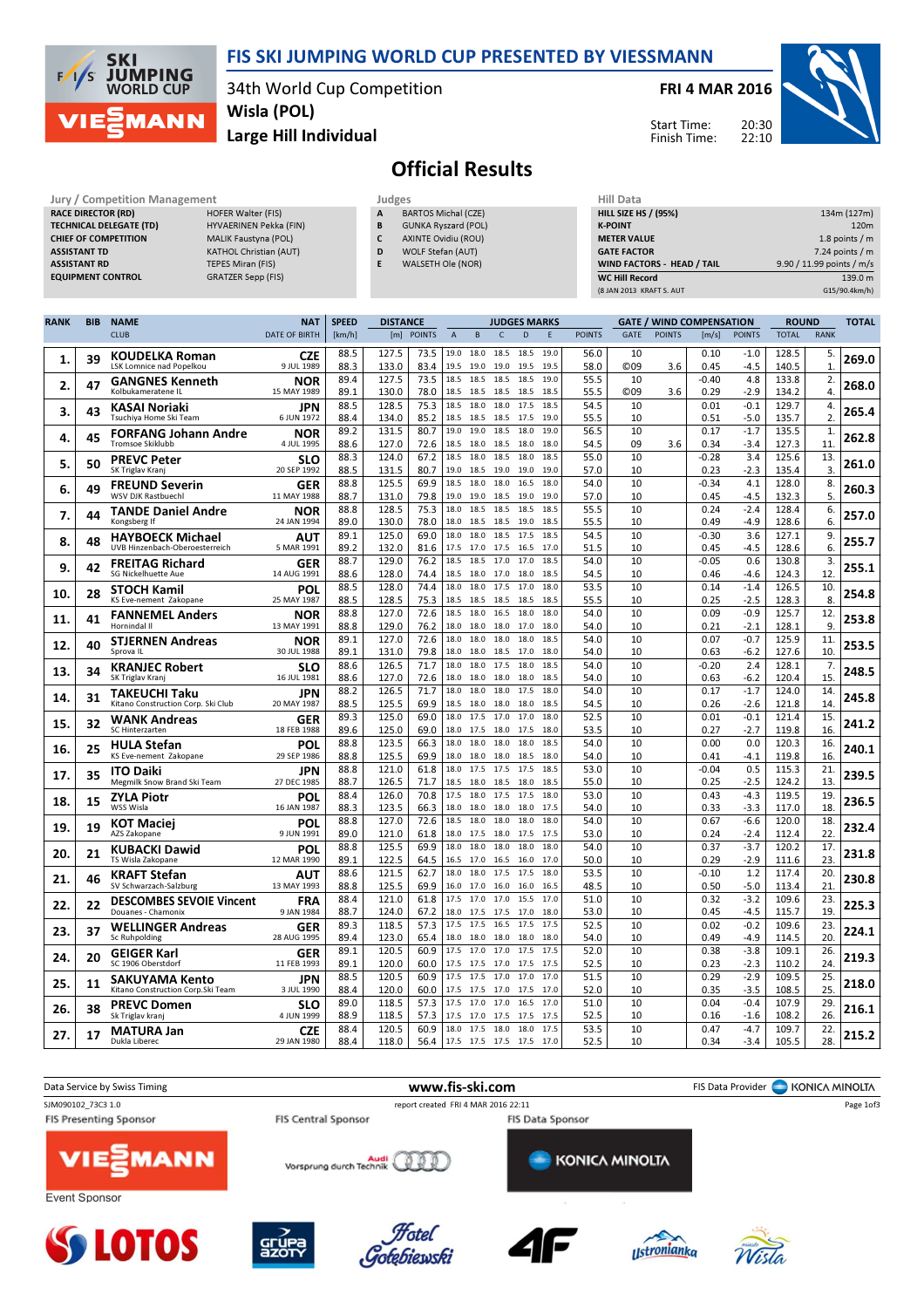

**JUMPING**<br>WORLD CUP **MANN** 

**SKI** 

 $F/1/S$ 

34th World Cup Competition Wisla (POL)

FRI 4 MAR 2016

Start Time: Finish Time:



Large Hill Individual

## Official Results

| <b>RANK</b> | <b>BIB</b> | <b>NAME</b>                  | <b>NAT</b>           | <b>SPEED</b> |       | <b>DISTANCE</b> |      |           | <b>JUDGES MARKS</b> |      |           |               | <b>GATE / WIND COMPENSATION</b> |               |       |               | <b>ROUND</b> |             | <b>TOTAL</b> |
|-------------|------------|------------------------------|----------------------|--------------|-------|-----------------|------|-----------|---------------------|------|-----------|---------------|---------------------------------|---------------|-------|---------------|--------------|-------------|--------------|
|             |            | <b>CLUB</b>                  | <b>DATE OF BIRTH</b> | [km/h]       | [m]   | <b>POINTS</b>   |      |           |                     |      |           | <b>POINTS</b> | <b>GATE</b>                     | <b>POINTS</b> | [m/s] | <b>POINTS</b> | <b>TOTAL</b> | <b>RANK</b> |              |
| 28.         | 36         | <b>AMMANN Simon</b>          | <b>SUI</b>           | 88.8         | 120.5 | 60.9            | 16.0 | 16.0      | 16.0                | 15.5 | 16.0      | 48.0          | 10                              |               | 0.02  | $-0.2$        | 108.7        |             | 214.4        |
|             |            | SSC Toggenburg               | 25 JUN 1981          | 88.7         | 121.0 | 61.8            | 16.0 | 16.0      | 16.0                | 15.5 | 16.0      | 48.0          | 10                              |               | 0.41  | $-4.1$        | 105.7        | $\sim$      |              |
| 29.         | 16         | <b>HLAVA Lukas</b>           | <b>CZE</b>           | 88.5         | 121.0 | 61.8            | 17.5 | 17.0      | 17.0                | 16.5 | 17.0      | 51.0          | 10                              |               | 0.55  | $-5.4$        | 107.4        | 30.         |              |
|             |            | Dukla Liberec                | 10 SEP 1984          | 88.5         | 117.0 | 54.6            |      | 17.0 17.0 | 16.5                | 17.5 | 17.0      | 51.0          | 10                              |               | 0.18  | $-1.8$        | 103.8        | 29.         |              |
| 30.         |            | <b>BOYD-CLOWES Mackenzie</b> | CAN                  | 88.7         | 121.0 | 61.8            | 17.5 | 17.0      | 16.5                |      | 16.5 17.5 | 51.0          | 10                              |               | 0.48  | $-4.8$        | 108.0        | 28.         | 208.9        |
|             |            | Altius Nordic Ski Club       | 13 JUL 1991          | 88.5         | 115.5 | 51.9            | 17.0 | 17.0      | 16.5                | 16.5 | 16.5      | 50.0          | 10                              |               | 0.10  | $-1.0$        | 100.9        | 30.         |              |

|     | not qualified for 2nd round<br>17.5 17.0 17.0 16.0 17.0 |                                                                    |                           |      |       |      |  |                          |  |  |      |      |    |         |        |       |     |       |
|-----|---------------------------------------------------------|--------------------------------------------------------------------|---------------------------|------|-------|------|--|--------------------------|--|--|------|------|----|---------|--------|-------|-----|-------|
| 31. |                                                         | <b>TOCHIMOTO Shohei</b><br>Megmilk Snow Brand Ski Team             | <b>JPN</b><br>21 DEC 1989 | 88.1 | 120.5 | 60.9 |  |                          |  |  |      | 51.0 | 10 | 0.49    | $-4.9$ | 107.0 | 31. | 107.0 |
| 32. | 18                                                      | <b>STEKALA Andrzei</b><br>Azs Zakopane                             | POL<br>30 JUN 1995        | 88.5 | 121.0 | 61.8 |  | 16.5 17.0 16.5 16.0 17.0 |  |  |      | 50.0 | 10 | 0.51    | $-5.0$ | 106.8 | 32. | 106.8 |
| 33. |                                                         | <b>ITO Kenshiro</b><br>Megmilk Snow Brand Ski Team                 | <b>JPN</b><br>8 JAN 1990  | 88.5 | 119.5 | 59.1 |  | 17.5 17.5 17.0 17.5      |  |  | 17.5 | 52.5 | 10 | 0.56    | $-5.5$ | 106.1 | 33. | 106.1 |
| 34. | 5                                                       | <b>LARINTO Ville</b><br>Lahden Hiihtoseura                         | <b>FIN</b><br>11 APR 1990 | 88.6 | 119.5 | 59.1 |  | 17.0 17.0 16.5 15.5 17.0 |  |  |      | 50.5 | 10 | 0.38    | $-3.8$ | 105.8 | 34. | 105.8 |
| 35. | q                                                       | <b>HVALA Jaka</b><br>Ssk Ponikve                                   | <b>SLO</b><br>15 JUL 1993 | 88.6 | 117.5 | 55.5 |  | 18.0 17.0 17.5 17.0 17.0 |  |  |      | 51.5 | 10 | 0.42    | $-4.2$ | 102.8 | 35. | 102.8 |
| 36. | 27                                                      | <b>TEPES Jurij</b><br>SD Dolomiti                                  | <b>SLO</b><br>14 FEB 1989 | 88.7 | 115.5 | 51.9 |  | 17.5 17.0 16.5 17.0 17.0 |  |  |      | 51.0 | 10 | 0.07    | $-0.7$ | 102.2 | 36. | 102.2 |
| 37. | 33                                                      | <b>HAUER Joachim</b><br><b>Bekkelaget SK</b>                       | <b>NOR</b><br>2 FEB 1991  | 88.1 | 115.0 | 51.0 |  | 16.5 17.0 16.5 15.5 17.0 |  |  |      | 50.0 | 10 | -0.05   | 0.6    | 101.6 | 37. | 101.6 |
| 38. | 29                                                      | <b>LEYHE Stephan</b><br>SC Willingen                               | <b>GER</b><br>5 JAN 1992  | 89.0 | 115.0 | 51.0 |  | 17.0 17.0 17.0 16.5 17.0 |  |  |      | 51.0 | 10 | 0.18    | $-1.8$ | 100.2 | 38. | 100.2 |
| 39. | 24                                                      | <b>POPPINGER Manuel</b><br>SV Innsbruck-Bergisel-Tirol             | <b>AUT</b><br>19 MAY 1989 | 87.9 | 114.5 | 50.1 |  | 17.0 16.5 16.5 16.0 17.0 |  |  |      | 50.0 | 10 | 0.13    | $-1.3$ | 98.8  | 39. | 98.8  |
| 40. | 30                                                      | <b>LANISEK Anze</b><br>Ssk Menges                                  | <b>SLO</b><br>20 APR 1996 | 88.5 | 115.0 | 51.0 |  | 17.5 17.0 16.5 16.5 17.0 |  |  |      | 50.5 | 10 | 0.28    | $-2.8$ | 98.7  | 40. | 98.7  |
| 41. | 13                                                      | <b>ASCHENWALD Philipp</b><br>SC Maverhofen-Tirol                   | <b>AUT</b><br>12 NOV 1995 | 88.8 | 113.0 | 47.4 |  | 17.0 16.5 16.5 16.5 17.0 |  |  |      | 50.0 | 10 | $-0.03$ | 0.4    | 97.8  | 41. | 97.8  |
| 42. | 14                                                      | <b>DESCHWANDEN Gregor</b><br>Horw                                  | <b>SUI</b><br>27 FEB 1991 | 88.2 | 114.0 | 49.2 |  | 17.0 16.5 16.5 16.5 16.5 |  |  |      | 49.5 | 10 | 0.12    | $-1.2$ | 97.5  | 42. | 97.5  |
| 43. | 23                                                      | <b>JANDA Jakub</b><br>Dukla Liberec                                | <b>CZE</b><br>27 APR 1978 | 88.4 | 114.5 | 50.1 |  | 18.0 16.5 17.0 16.0      |  |  | 16.5 | 50.0 | 10 | 0.28    | $-2.8$ | 97.3  | 43. | 97.3  |
| 44. | 10                                                      | <b>MURANKA Klemens</b><br>TS Wisla Zakopane                        | POL<br>31 AUG 1994        | 88.5 | 114.0 | 49.2 |  | 17.0 16.5 17.0 16.5 16.5 |  |  |      | 50.0 | 10 | 0.46    | -4.6   | 94.6  | 44. | 94.6  |
| 45. | 26                                                      | <b>FETTNER Manuel</b><br>SV Innsbruck-Bergisel-Tirol               | <b>AUT</b><br>17 JUN 1985 | 88.5 | 111.0 | 43.8 |  | 17.0 16.5 16.0 16.5      |  |  | 16.0 | 49.0 | 10 | $-0.04$ | 0.5    | 93.3  | 45. | 93.3  |
| 46. | 3                                                       | <b>BICKNER Kevin</b><br>Norge Ski Club                             | <b>USA</b><br>23 SEP 1996 | 88.7 | 110.5 | 42.9 |  | 16.5 16.5 15.5 16.5 16.0 |  |  |      | 49.0 | 10 | 0.22    | $-2.2$ | 89.7  | 46. | 89.7  |
| 47. | 1                                                       | ZIOBRO Jan<br><b>WKS Zakopane</b>                                  | POL<br>24 JUN 1991        | 88.4 | 109.0 | 40.2 |  | 16.0 16.5 15.0 15.5 15.5 |  |  |      | 47.0 | 10 | 0.13    | $-1.3$ | 85.9  | 47. | 85.9  |
| 48. | 12                                                      | <b>ASIKAINEN Lauri</b><br>Kuusamon Erae-Veikot                     | <b>FIN</b><br>28 MAY 1989 | 88.1 | 108.0 | 38.4 |  | 16.5 16.0 16.5 16.0 16.0 |  |  |      | 48.5 | 10 | 0.25    | $-2.5$ | 84.4  | 48. | 84.4  |
| 48. | 2                                                       | <b>KLUSEK Bartlomiei</b><br>LKS Klmczok Bystra                     | POL<br>15 JAN 1993        | 88.4 | 108.0 | 38.4 |  | 16.0 16.0 16.0 16.0 16.0 |  |  |      | 48.0 | 10 | 0.20    | $-2.0$ | 84.4  | 48. | 84.4  |
| 50. |                                                         | <b>COLLOREDO Sebastian</b><br><b>GRUPPO SCIATORI FIAMME GIALLE</b> | <b>ITA</b><br>9 SEP 1987  | 87.6 | 100.5 | 24.9 |  | 16.0 15.5 16.0 15.5 15.5 |  |  |      | 47.0 | 10 | 0.32    | $-3.2$ | 68.7  | 50. | 68.7  |